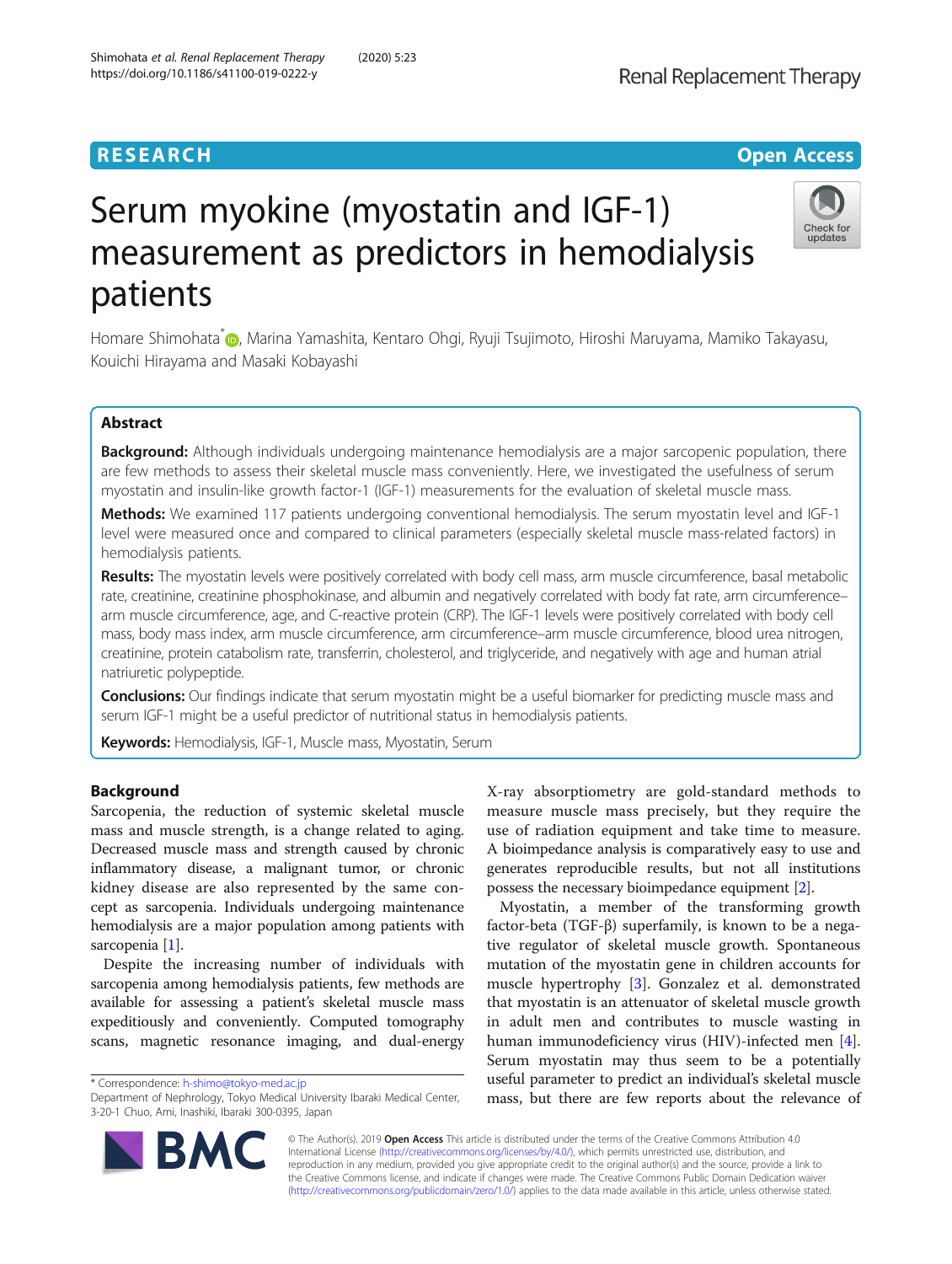<span id="page-1-0"></span>serum myostatin levels and muscle mass in hemodialysis patients.

Insulin-like growth factor-1 (IGF-1) is another representative myokine. An abnormality of the growth hormone/IGF-1 axis is thought to be one of the causes of sarcopenia. Several studies have indicated that the serum IGF-1 level could be used as a predictor of nutritional status in hemodialysis patients [[5](#page-5-0)–[7](#page-5-0)], but there is little information about the association between the serum IGF-1 level and the muscle mass contents in dialysis patients.

In this study, we investigated the relationships among the serum myostatin level, serum IGF-1 level, and clinical parameters (especially skeletal muscle mass-related factors) in hemodialysis patients. Our findings revealed that serum myostatin is better than serum IGF-1 for the prediction of skeletal muscle mass contents.

# Methods

#### Study population

A total of 117 hemodialysis patients who were undergoing conventional hemodialysis three times per week (4 h per day) participated in our cross-sectional clinical study. Since the measurement of body composition using a bioelectrical impedance analysis was conducted in the standing position, patients who were unable to stand up were excluded. All dialysis therapy was conducted using standard high-flux dialysis membranes. The patients' characteristics are summarized in Table 1. This study was approved by the Research Ethics Committee of our hospital (IRB number 14-9), and written informed consent was obtained from all participants.

#### Assay of serum samples

Serum samples were collected as regular blood tests before the start of each dialysis session on the first Monday or Tuesday of April and were analyzed in our hospital blood test room using an auto-analyzer (Toshiba, Tokyo). The serum myostatin level was measured once at the same time as the above regular blood test with the use of enzyme-linked immunoassay (ELISA) kits (GDF-8/Myostatin Quantikine ELISA kit, DGDF80, R&D Systems, Minneapolis, MN), and the serum IGF-1 level was measured by an immunoradiometric assay (IRMA) kit (IGF-1 assay "Daiichi"; TFB Co., Tokyo). Each patient's value of  $Kt/V$  (K = dialyzer clearance of urea, t = dialysis time,  $V =$  volume of distribution of urea) was estimated using Shinzato's formula [[8\]](#page-5-0), and the normalized protein catabolic rate (nPCR) was calculated from pre- and postdialysis blood urea nitrogen concentrations. The measurement of human atrial natriuretic polypeptide (hANP) was entrusted to an outside laboratory (LSI Medience, Tokyo).

| Age, years                | $58.9 \pm 12.1$  |
|---------------------------|------------------|
| Male to female            | 76:41            |
| Dialysis vintage, years   | $8.67 \pm 8.1$   |
| Cause of renal failure, n |                  |
| CGN                       | 62 (53%)         |
| DN                        | 39 (33%)         |
| <b>RPGN</b>               | 2(2%)            |
| <b>PKD</b>                | 3(3%)            |
| Others                    | 11 (9%)          |
| Alb, g/dL                 | $3.85 \pm 0.24$  |
| BUN, mg/dL                | $74.1 \pm 17.0$  |
| Creatinine, mg/dL         | $11.5 \pm 2.79$  |
| Calcium, mg/dL            | $9.16 \pm 0.96$  |
| Phosphorus, mg/dL         | $5.93 \pm 1.48$  |
| Total cholesterol, mg/dL  | $157 \pm 36$     |
| LDL, mg/dL                | $92.1 \pm 27.2$  |
| HDL, mg/dL                | $44 \pm 15$      |
| Triglyceride, mg/dL       | $103 \pm 72$     |
| Myostatin, pg/mL          | $5424 \pm 2887$  |
| IGF-1, ng/mL              | $156.8 \pm 70.7$ |
| Drugs, n                  |                  |
| ARB                       | 58 (50%)         |
| <b>ACEi</b>               | 3(3%)            |
| Calcium blocker           | 71 (61%)         |
| Vit. D                    | 81 (69%)         |
| Statin                    | 10 (9%)          |
| Kt/V                      | $1.36 \pm 0.24$  |
| PCR, g/kg/day             | $0.83 \pm 0.21$  |

ACEi angiotensin converting enzyme inhibitor, ARB angiotensin receptor blocker, CGN chronic glomerulonephritis, DN diabetic nephropathy, HD hemodialysis, IGF-1 insulin-like growth factor-1, PCR protein catabolism rate, PKD polycystic kidney disease, RPGN rapid progressive glomerulonephritis

# Body composition analysis

The patients' body composition was measured using a segmental multi-frequency bioelectrical impedance analysis with an Inbody 3.2 device (Biospace, Tokyo). To exclude the influence of body fluid condition, the measurement of body composition was conducted just after dialysis therapy. The patients' body mass index (BMI) was calculated using body height and body weight. The basal metabolic rate (BMR), body cell mass (BCM), arm muscle circumference (AMC), arm circumference (AC), and body fat rate were reported as additional data by the Inbody 3.2 device.

## Statistical analysis

All data are given as means  $\pm$  SD. Correlations between serum myostatin, IGF-1, the results of the bioelectrical

#### **Table 1** The characteristics of the patients ( $n = 117$ )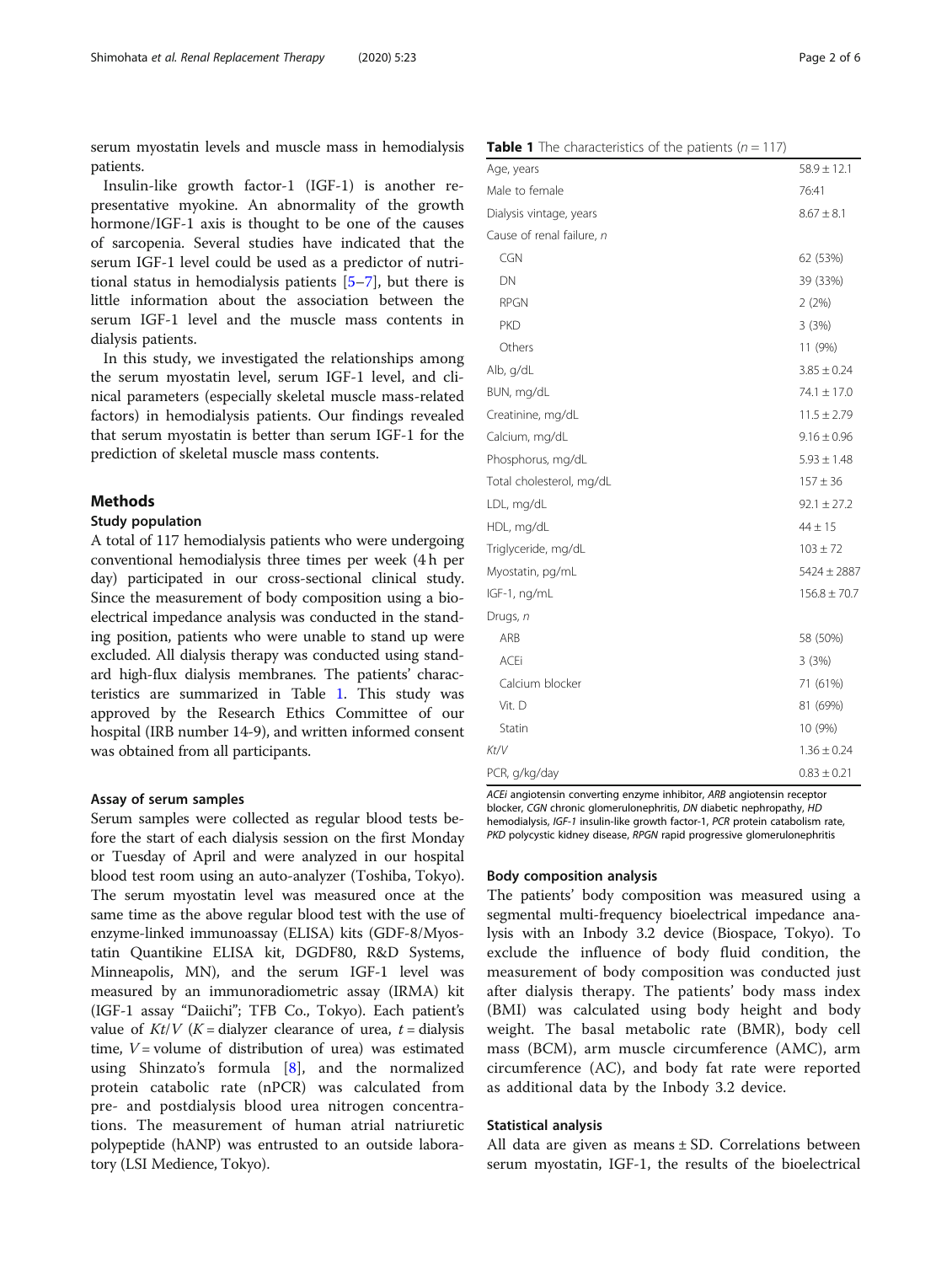impedance analysis, and clinical parameters were evaluated by Spearman's rank correlation analysis. Comparison of the serum myostatin and IGF-1 levels between male and female, diabetic patients, and non-diabetic patients was performed by using the unpaired  $t$  test. Multiple regression analyses were performed to explore the impact of the serum myostatin and IGF-1 level on various clinical parameters. All calculations were performed on a computer using StatView ver. 5.0J for Windows (SAS Institute, Cary, NC). Differences with  $p$  values < 0.05 were considered significant.

# Results

# The patients' characteristics

Table [1](#page-1-0) summarizes the characteristics of the 117 patients. The average age was  $58.9 \pm 12.1$  years, and the duration of hemodialysis was  $8.67 \pm 8.1$  years. Of the enrolled patients, 76 were male and 41 were female. The causes of renal failure were chronic glomerulonephritis in 62 patients, diabetic nephropathy in 39, rapid progressive glomerulonephritis in two, polycystic kidney disease in three, and "other" in 11. The main antihypertensive drugs were a calcium blocker in 71 patients, an angiotensin receptor blocker in 58, and an angiotensin-converting enzyme in three. Vitamin D was prescribed for 64% of the patients.

The mean serum myostatin level was  $5424 \pm 2887$  pg/mL, and the mean IGF-1 level was  $156.8 \pm 70.7$  ng/mL. The serum myostatin level of male  $(6009.1 \pm 3211.1 \text{ pg/mL})$  and non-diabetic patients  $(5868.8 \pm 3227.5 \text{ pg/mL})$  was significantly higher than that of female  $(4338.8 \pm 1727.6 \text{ pg/mL})$ and diabetic patients  $(4533.6 \pm 1766.7 \text{ pg/mL})$  (gender;  $P = 0.003$ , diabetes;  $P = 0.018$ ). There was no significant difference in serum IGF-1 level about having sex difference and diabetes or not. The efficacy of dialysis in the patients was sufficiently high  $(Kt/V 1.36 \pm 0.24)$ , and the nPCR levels were slightly low  $(0.83 \pm 0.21 \text{ g/kg/day})$ compared to general dialysis patient average levels.

# The relationship between serum myostatin, IGF-1, and body composition

The patients' serum myostatin levels were significantly positively correlated with their values of body cell mass (BCM)  $(r = 0.487, p < 0.0001)$ , arm muscle circumference (AMC) ( $r = 0.355$ ,  $p = 0.001$ ), and basal metabolic rate (BMR)  $(r = 0.441, p < 0.0001)$ . The patients' serum myostatin levels were significantly negatively correlated with their values of body fat rate  $(r = -0.296, p = 0.002)$  and arm circumference–AMC (AC–AMC) ( $r = -0.214$ ,  $p = 0.024$ ).

The patients' serum IGF-1 levels were significantly positively correlated with their BCM ( $r = 0.238$ ,  $p = 0.012$ ), BMI ( $r = 0.270$ ,  $p = 0.004$ ), AMC ( $r = 0.207$ ,  $p = 0.029$ ), and AC–AMC  $(r = 0.255, p = 0.007)$  (Table 2). The BCM is comprised of total intracellular water and protein and is

Table 2 Relationship between serum myostatin, serum IGF-1 levels, and body composition parameters

| Bioelectrical<br>impedance<br>analysis |          | Myostatin, pg/mL |       | IGF-1, ng/mL |  |
|----------------------------------------|----------|------------------|-------|--------------|--|
|                                        |          | р                |       | р            |  |
| BMI, kg/m <sup>2</sup>                 | 0.102    | 0.290            | 0.270 | 0.004        |  |
| BMR, kcal                              | 0.441    | < 0.0001         | 0.181 | 0.058        |  |
| BCM, kg                                | 0.487    | < 0.0001         | 0.238 | 0.012        |  |
| AMC, cm                                | 0.355    | 0.001            | 0.207 | 0.029        |  |
| AC-AMC, cm                             | $-0.214$ | 0.024            | 0.255 | 0.007        |  |
| Body fat, %                            | $-0.296$ | 0.002            | 0.184 | 0.053        |  |

AC arm circumference, AMC arm muscle circumference, BCM body cell mass, BMI body mass index, BMR basal metabolic rate

thought to be a reliable muscle mass content marker. AMC measured directly by a bioelectrical impedance analyzer correlates well with the skeletal muscle mass. The BMR also depends on the content of skeletal muscle.

In contrast, the AC–AMC represents the subcutaneous fat mass of the upper arm. As our results demonstrated that the patients' serum myostatin levels were significantly positively correlated with muscle-related factors and negatively correlated with fat-related factors, it was revealed that the serum myostatin level specifically represents the extent of muscle mass. On the other hand, the serum IGF-1 level had positive correlations with both BCM and fat mass; that is, the patients' serum IGF-1 levels were positively correlated with their total body mass. These results indicate that the serum myostatin level appears to be a marker of skeletal muscle mass and that the serum IGF-1 level could be a marker of body constitution.

# The relationship between serum myostatin, IGF-1, and clinical laboratory parameters

We next investigated the relationship between serum myostatin and IGF-1 levels and clinical laboratory parameters by performing a univariate analysis. The results are shown in Table [3](#page-3-0). The serum myostatin levels correlated positively with serum creatinine  $(r = 0.417, p < 0.0001)$ , creatinine phosphokinase ( $r = 0.329$ ,  $p = 0.000$ ), and albumin ( $r = 0.220$ ,  $p = 0.017$ ), and negatively with age  $(r = -0.326, p = 0.000)$  and C-reactive protein  $(r = -0.232, p = 0.000)$  $p = 0.012$ ). In contrast, the serum IGF-1 levels correlated positively with blood urea nitrogen ( $r = 0.392$ ,  $p < 0.0001$ ), serum creatinine ( $r = 0.278$ ,  $p = 0.002$ ), the protein catabolism rate ( $r = 0.246$ ,  $p = 0.008$ ), transferrin ( $r = 0.227$ ,  $p = 0.015$ ), total cholesterol ( $r = 0.248$ ,  $p = 0.007$ ), lowdensity lipoprotein ( $r = 0.183$ ,  $p = 0.048$ ), and triglyceride  $(r = 0.307, p = 0.001)$ , and negatively with age  $(r = -0.269,$  $p = 0.003$ ) and hANP ( $r = -0.256$ ,  $p = 0.005$ ).

Thus, significant positive correlations to serum myostatin levels were observed in muscle-related laboratory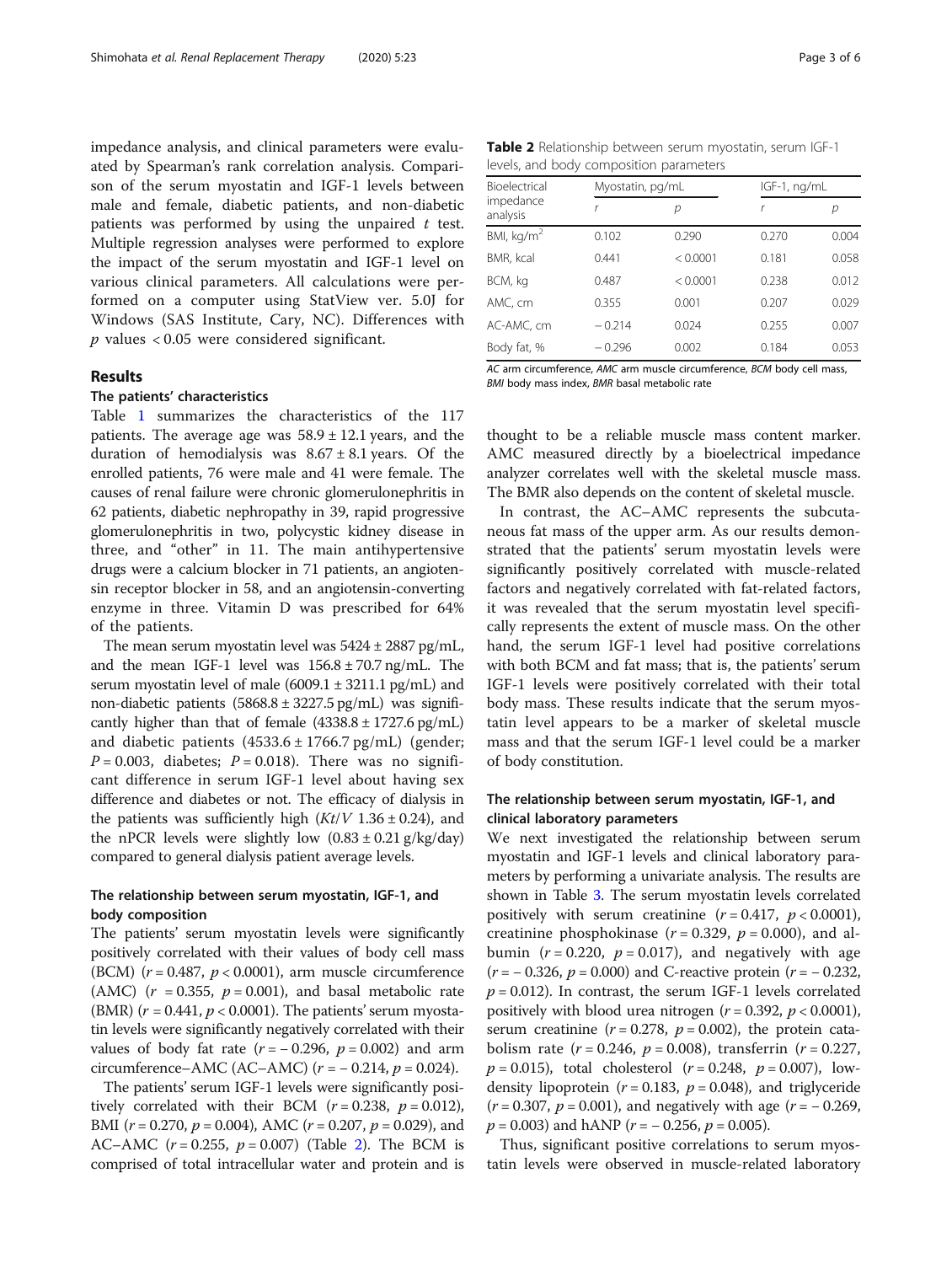CRP C-reactive protein, hANP human atrial natriuretic polypeptide, HDL highdensity lipoprotein, LDL low-density lipoprotein, MG macroglobulin

data (serum creatinine, creatinine phosphokinase), and negative correlations to serum myostatin levels were observed in age and CRP. These results are reasonable because inflammation and aging contribute to skeletal muscle mass reduction. On the other hand, the patients' serum IGF-1 levels were correlated with nutrition-related factors such as creatinine, the protein catabolism rate, transferrin, total cholesterol, and triglyceride. Combined with the abovementioned body composition result, the serum IGF-1 level seems to be a marker of nutritional status.

# Multiple regression analysis of serum myostatin, IGF-1, and other factors

We performed a multiple regression analysis to examine the relationships between serum myostatin and IGF-1 levels and other factors that had a significant correlation in the univariate analysis. The BCM was the most significant and independent positive determinant of the serum myostatin level, whereas many nutrition-related factors such as the BCM, total cholesterol, triglyceride, and the protein catabolism rate were significantly associated with serum IGF-1 (Table 4). Based on these results, we conclude that the measurement of a hemodialysis patient's serum myostatin level could be a useful tool for assessing the contents of skeletal muscle mass, and the serum IGF-1 level might become a predictor of nutritional status.

BCM body cell mass, BMI body mass index, CRP C-reactive protein

# **Discussion**

Myostatin is recognized as a negative regulator of skeletal muscle mass in general, and there are many reports that show a negative relationship between the serum myostatin level and muscle wasting conditions such as chronic obstructive pulmonary disease (COPD) [[9](#page-5-0)], aging  $[10]$ , HIV  $[4]$  $[4]$ , and heart failure  $[11]$ . Saremi et al. showed that resistance training for 8 weeks led to a significant decrease in the serum level of myostatin [\[12\]](#page-5-0). In the field of basic research, Zhang et al. showed that the administration of a myostatin inhibitor suppressed muscle atrophy in mice with chronic kidney disease [\[13\]](#page-5-0).

Our present analyses demonstrated that the patients' serum myostatin levels were positively correlated with muscle-related factors such as the BCM, AMC, BMR, and serum creatinine level. These results are opposite those described in previous reports. The reason why we obtained opposite results is uncertain. According to the yin and yang theory of Mak and Rotwein [\[14\]](#page-5-0), myostatin plays inhibitory roles in the situation of skeletal muscle increase. This means the expression of myostatin increases in the skeletal muscle growth condition, whereas increased myostatin might also accumulate in the serum of patients with renal dysfunction. Previously, Yamada et al. showed serum myostatin levels were significantly and positively associated with lean body mass and serum creatinine levels in patients undergoing peritoneal dialysis [[15\]](#page-5-0). These results support our assumption that serum myostatin increase with muscle mass in patient having renal dysfunction. Furthermore, Han et al. demonstrated that the time-averaged concentration of serum myostatin

<span id="page-3-0"></span>Table 3 Univariate correlation of serum myostatin and IGF-1 to clinical parameters

| Clinical parameters               | Myostatin, pg/mL |          | IGF-1, ng/mL |          |
|-----------------------------------|------------------|----------|--------------|----------|
|                                   | r                | р        | r            | р        |
| Age, years                        | $-0.326$         | 0.000    | $-0.269$     | 0.003    |
| Dialysis vintage, years           | 0.072            | 0.443    | $-0.168$     | 0.070    |
| Total protein, g/dL               | $-0.093$         | 0.317    | 0.071        | 0.445    |
| Albumin, g/dL                     | 0.220            | 0.017    | 0.128        | 0.168    |
| Blood urea nitrogen, mg/dL        | 0.148            | 0.111    | 0.392        | < 0.0001 |
| Creatinine, mg/dL                 | 0.417            | < 0.0001 | 0.278        | 0.002    |
| Creatinine phosphokinase, IU/L    | 0.329            | 0.000    | $-0.066$     | 0.479    |
| Protein catabolism rate, g/kg/day | 0.068            | 0.469    | 0.246        | 0.008    |
| Transferrin, mg/dL                | 0.089            | 0.345    | 0.227        | 0.015    |
| Total cholesterol, mg/dL          | $-0.036$         | 0.699    | 0.248        | 0.007    |
| LDL, mg/dL                        | $-0.130$         | 0.164    | 0.183        | 0.048    |
| HDL, mg/dL                        | 0.168            | 0.070    | $-0.039$     | 0.674    |
| Triglyceride, mg/dL               | $-0.018$         | 0.847    | 0.307        | 0.001    |
| CRP, mg/dL                        | $-0.232$         | 0.012    | 0.101        | 0.919    |
| hANP, pg/mL                       | $-0.145$         | 0.119    | $-0.256$     | 0.005    |
| $\beta$ 2-MG, mg/dL               | $-0.117$         | 0.209    | 0.010        | 0.916    |
| Kt/V                              | $-0.085$         | 0.366    | 0.035        | 0.712    |

| Independent variable              | β        | р        |  |
|-----------------------------------|----------|----------|--|
| Myostatin, pg/mL                  |          |          |  |
| Age, years                        | $-0.116$ | 0.205    |  |
| Sex, male                         | $-0.255$ | 0.058    |  |
| BCM, kg                           | 0.568    | < 0.0001 |  |
| Body fat, %                       | $-0.232$ | 0.022    |  |
| Albumin, g/dL                     | 0.167    | 0.056    |  |
| CRP, mg/dL                        | $-0.061$ | 0.500    |  |
| IGF-1, ng/mL                      |          |          |  |
| Age, years                        | $-0.154$ | 0.111    |  |
| Sex, male                         | $-0.278$ | 0.042    |  |
| BCM, kg                           | 0.381    | 0.022    |  |
| BMI, $kg/m2$                      | 0.062    | 0.586    |  |
| Protein catabolism rate, g/kg/day | 0.211    | 0.014    |  |
| Total cholesterol, mg/dL          | 0.198    | 0.037    |  |
| Triglyceride, mg/dL               | 0.184    | 0.069    |  |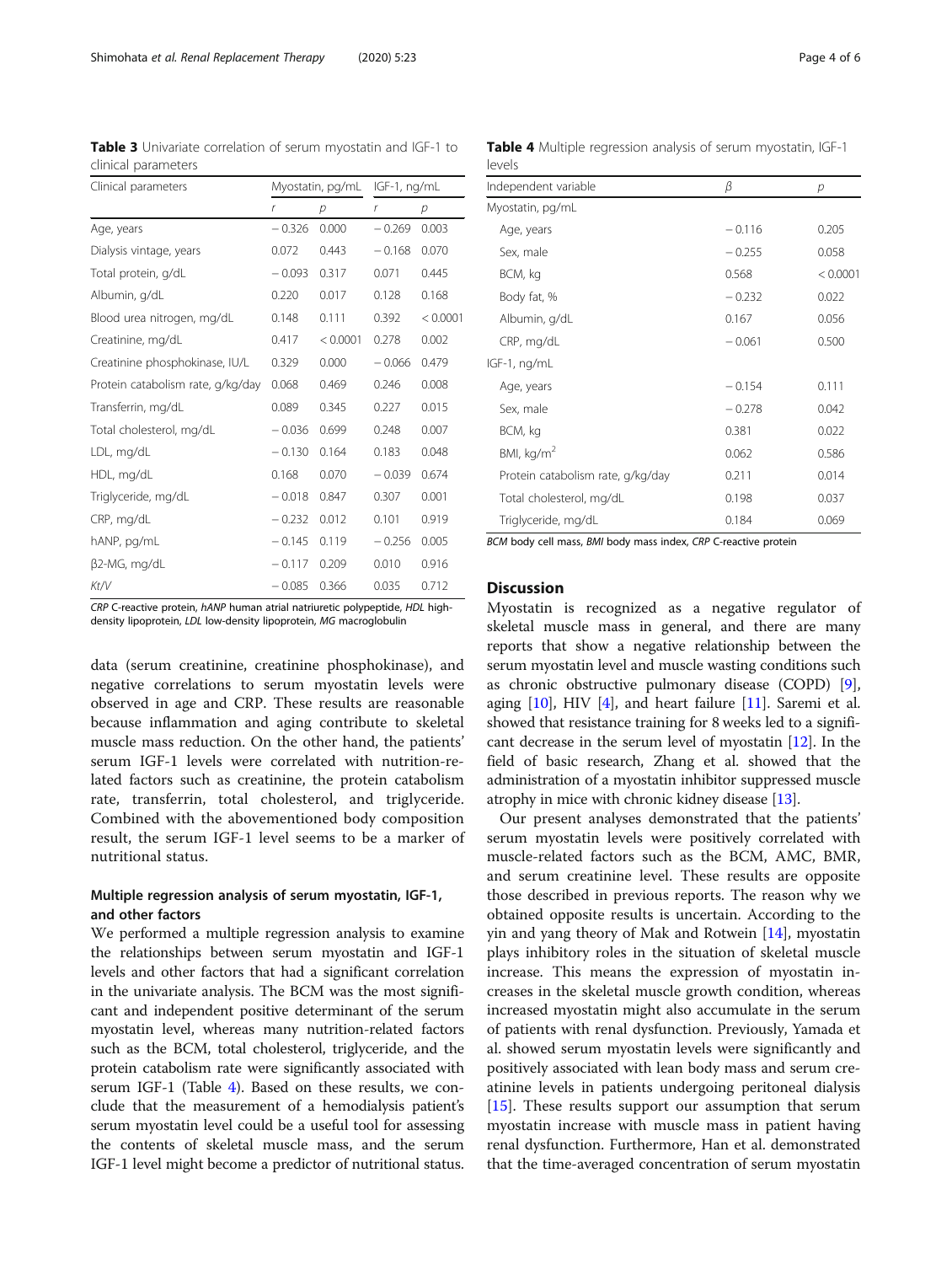was positively related to the BMI and negatively related to grip strength but not to muscle mass [[16\]](#page-5-0). Willoughby demonstrated that 12-week resistance training increased not only the subjects' total body mass, fat-free mass, strength, and thigh volume and mass but also their skeletal muscle myostatin mRNA, skeletal muscle myostatin content, and serum myostatin content [[17](#page-5-0)]. In that report, Willoughby explains that the observed increase in serum myostatin that occurred in response to resistance training was likely inhibited by concomitant increases in serum follistatin-like-related gene along with the concomitant downregulation of the activin 2b receptor, and he suggested that this is the reason why resistance training is associated with increases in myostatin mRNA, skeletal muscle mass, and serum myostatin.

In our study, the serum follistatin-like-related gene was not measured, so it is unclear whether that level was high or low. However, in light of the findings reported by Yamada et al., Han et al., and Willoughby, it seems that the existence of a positive relationship between skeletal muscle mass and the serum myostatin level is possible.

The decreases of growth hormone and IGF-1 with aging have been implicated in the progressive decline of lean body mass [\[18](#page-5-0)], and Caregaro et al. demonstrated that in patients with eating disorders, serum IGF-1 was correlated with the BMI, body fat, mid-arm muscle circumference, and muscle mass, whereas it was not correlated with serum protein [\[19](#page-5-0)]. These results are similar to our present findings, and we agree with their conclusion that IGF-1 appears to be a reliable biochemical marker of malnutrition. In addition, in elderly women, 12 weeks of muscle strength training (but not aerobic training) increased serum IGF-1 levels without a change in the cortisol level [[20\]](#page-5-0), and another study demonstrated that 8 weeks of resistance training increased the total IGF-1 concentration and decreased the insulin-like growth factor-binding protein 1 (IGFBP-1) concentration [[21\]](#page-5-0).

In light of these previous reports, we speculated that the serum IGF-1 level could be a predictor of skeletal muscle mass, similar to the serum myostatin level. However, our results indicated that the serum IGF-1 level represented the patients' general nutritional status and not the skeletal muscle mass only. Especially, the serum IGF-1 levels correlated positively with total cholesterol, low-density lipoprotein, and triglyceride. Malik et al. showed that isolated hypercholesterolemia subjects and mixed hyperlipidemia subjects (high cholesterol and high triglyceride) had a lower IGF-1 in general population [[22](#page-5-0)]. Since these results are opposite to our results, we consider that the positive association between serum IGF-1 and lipid profile was limited to dialysis patients. Several reports have described IGF-1 as a predictor of malnutrition in hemodialysis patients [[5](#page-5-0)–[7](#page-5-0)], but there are few reports that show the relationship between the serum IGF-1 level and skeletal muscle mass in hemodialysis patients. Rymarz et al. recently demonstrated that the body cell mass (measured by bioimpedance spectroscopy), handgrip strength, and serum creatinine were positively correlated with IGF-1 [[23](#page-5-0)]. Since these findings are identical to our present results, it appears that positive correlations might exist between IGF-1 and muscle-related factors (such as body cell mass) and serum creatinine. However, our multiple regression analysis revealed that serum myostatin but not serum IGF-1 has a strong relationship with muscle mass contents.

Our study has several limitations. First, the study population was small because the study was conducted at a single dialysis center. Our patients may thus not represent general dialysis populations. However, since we sought to reveal the relationship between myokines (myostatin and IGF-1) and clinical parameters (especially muscle mass-related factors) and to investigate the usage of these myokines for the prediction of muscle mass, we were able to achieve our goals in this study. We hope that our results are proven by future large population studies.

Second, since our study design was cross-sectional, it is uncertain whether changes in clinical parameters are reflected by changes in serum myostatin or IGF-1 levels. We are now planning to conduct longitudinal research to investigate the changes in serum myostatin and IGF-1 levels before and after resistance exercise during hemodialysis treatment.

#### Conclusions

In conclusion, our findings indicate that serum myostatin might be a useful biomarker for predicting muscle mass contents in hemodialysis patients, and serum IGF-1 might be a useful predictor of nutritional status including muscle mass in hemodialysis patients. Further studies of larger populations and longitudinal research are needed to confirm these results.

#### Abbreviations

AC: Arm circumference; ACEi: Angiotensin-converting enzyme inhibitor; AMC: Arm muscle circumference; ARB: Angiotensin receptor blocker; BCM: Body cell mass; BMI: Body mass index; BMR: Basal metabolic rate; CGN: Chronic glomerulonephritis; COPD: Chronic obstructive pulmonary disease; DN: Diabetic nephropathy; ELISA: Enzyme-linked immunoassay; hANP: Human atrial natriuretic polypeptide; HD: Hemodialysis; HDL: Highdensity lipoprotein; HIV: Human immunodeficiency virus; IGF-1: Insulin-like growth factor-1; IGFBP-1: Insulin-like growth factor-binding protein 1; LDL: Low-density lipoprotein; MG: Macroglobulin; nPCR: Normalized protein catabolic rate; PKD: Polycystic kidney disease; RPGN: Rapid progressive glomerulonephritis; TGF-β: Transforming growth factor-beta

#### Acknowledgements

The authors thank all investigators and contributors of our study.

#### Funding

The author declares that there is no funding about this study.